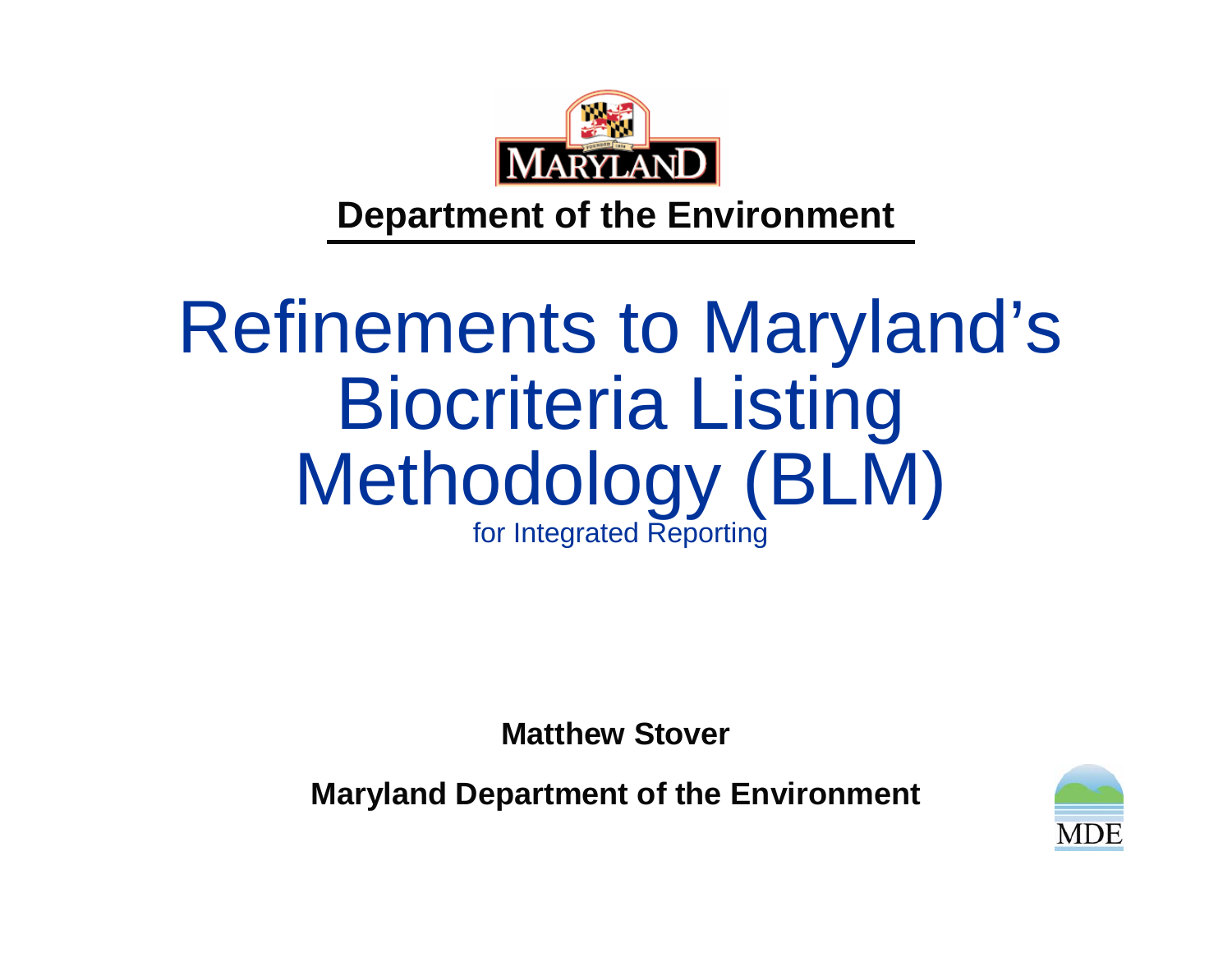

## Acknowledgements

- •Maryland Department of Natural Resources
- •Versar
- EPA Office of Research and Development

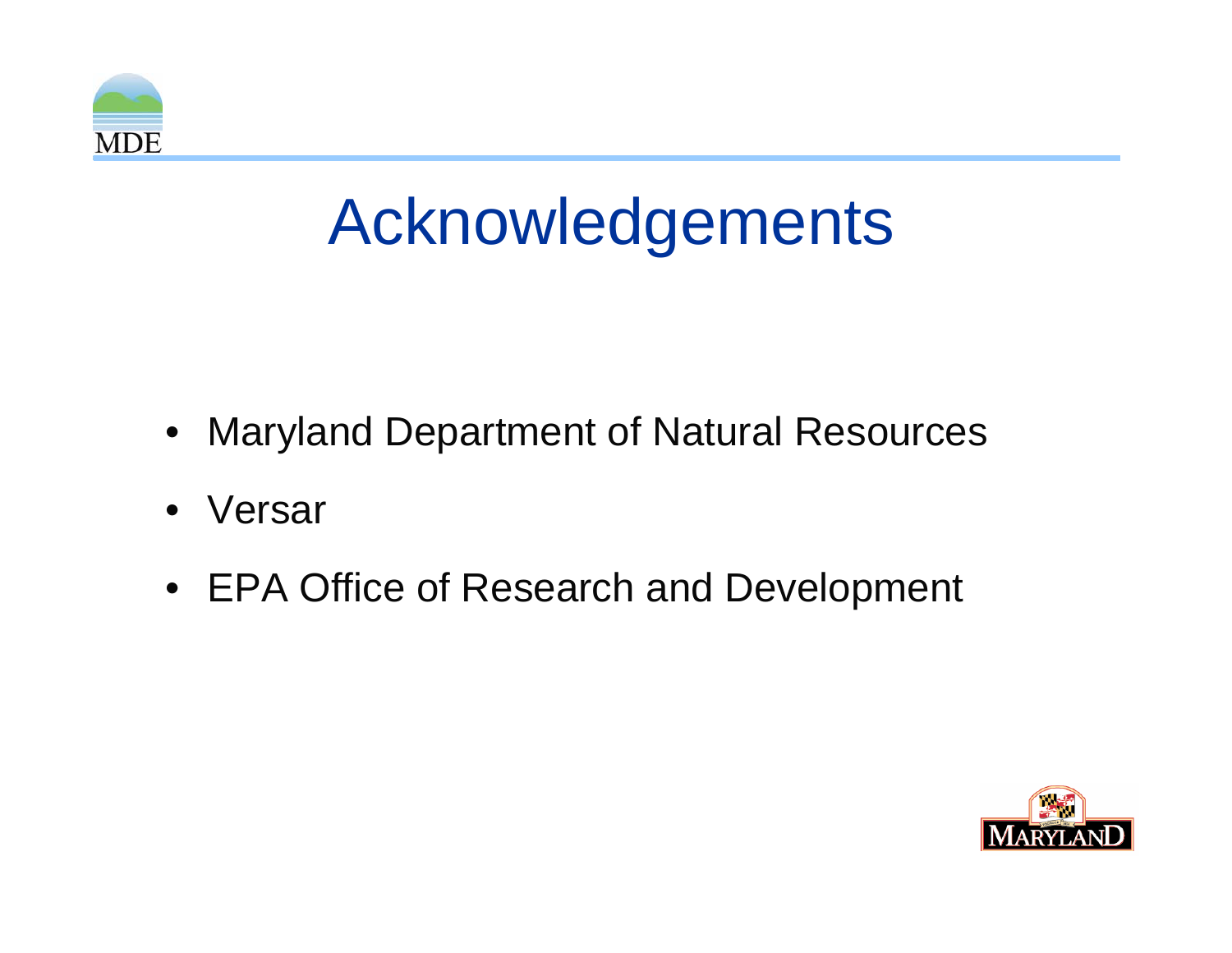

#### What Is the Biocriteria Listing Methodology (BLM) and Why Is It Important to MD?

- Set of rules and methods that MD uses to assess biological data (usually MBSS) collected from nontidal wadeable streams for the List of Impaired Surface Waters [303(d)/305(b) List]
- Results are used to prioritize follow-up monitoring, stressor ID, and TMDL development
- Restoration money may be tied to having a watershed on the 303(d) List

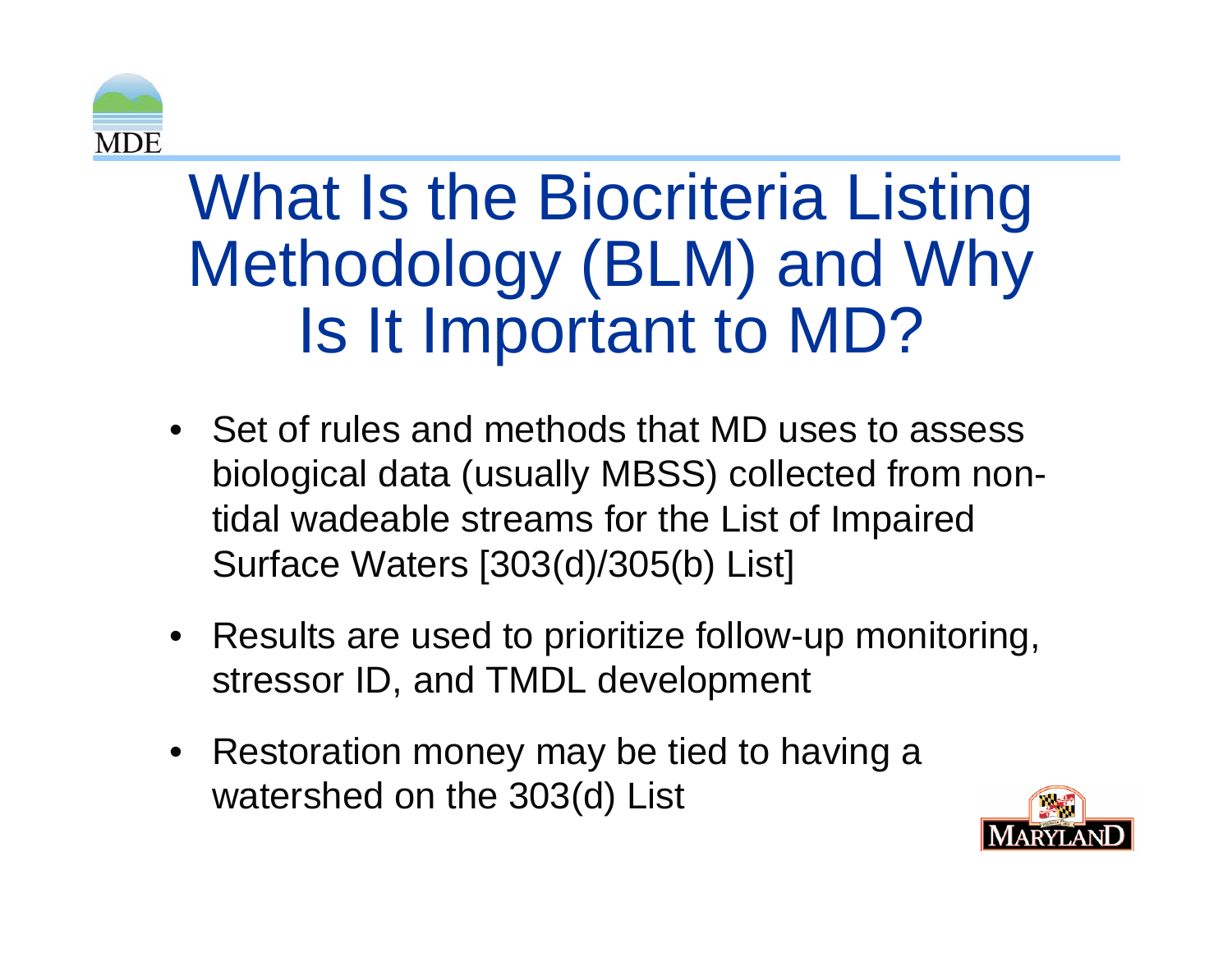

#### Why Am I Presenting MD's BLM?

- Effective way to use probabilistic data to assess Maryland's primary water quality management scale – MDE uses a watershed-based approach
- Perhaps might be useful to other agencies who have or collect probabilistic data

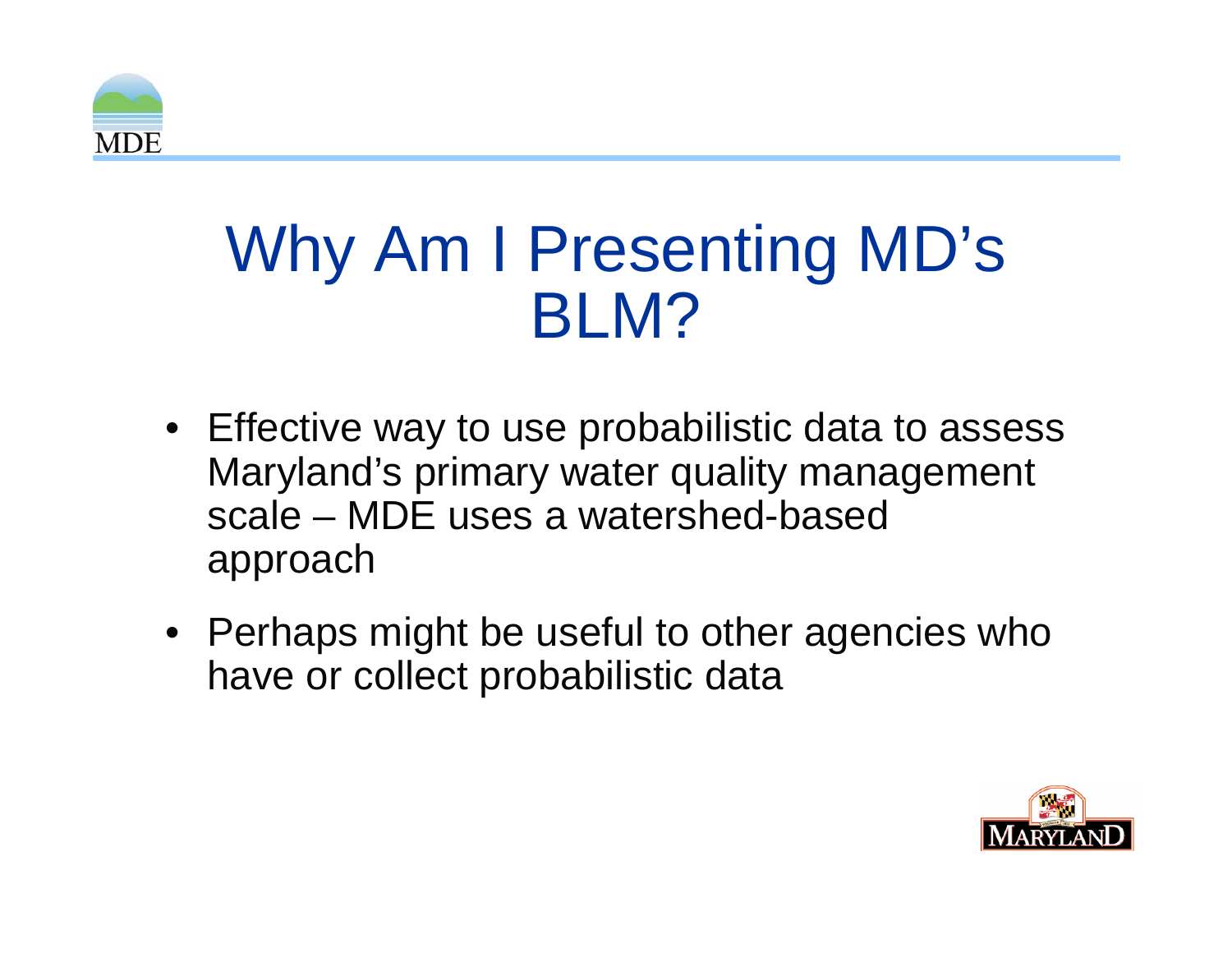

### Goals for the New BLM

- 1. Consider multiple sources of uncertainty
- 2. Maximize the advantages of probabilistic monitoring
- 3. Maintain consistency with Maryland's water quality management scale (8-digit watersheds)
- 4. Be able to calculate the extent of degradation

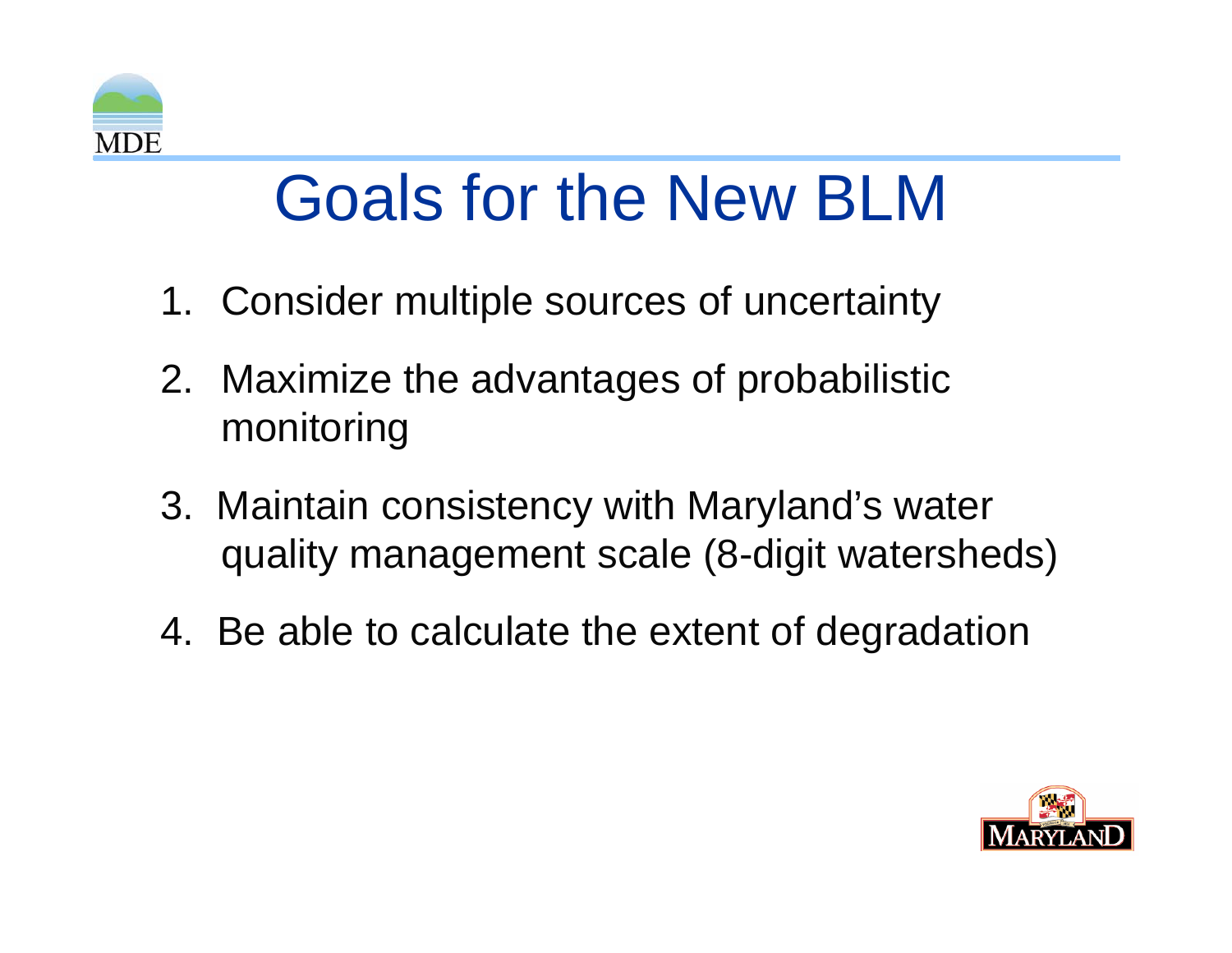

## Spatial Variability

•



 A study by Southerland et. al. (2007) provided evidence that single samples were not representative of larger watersheds

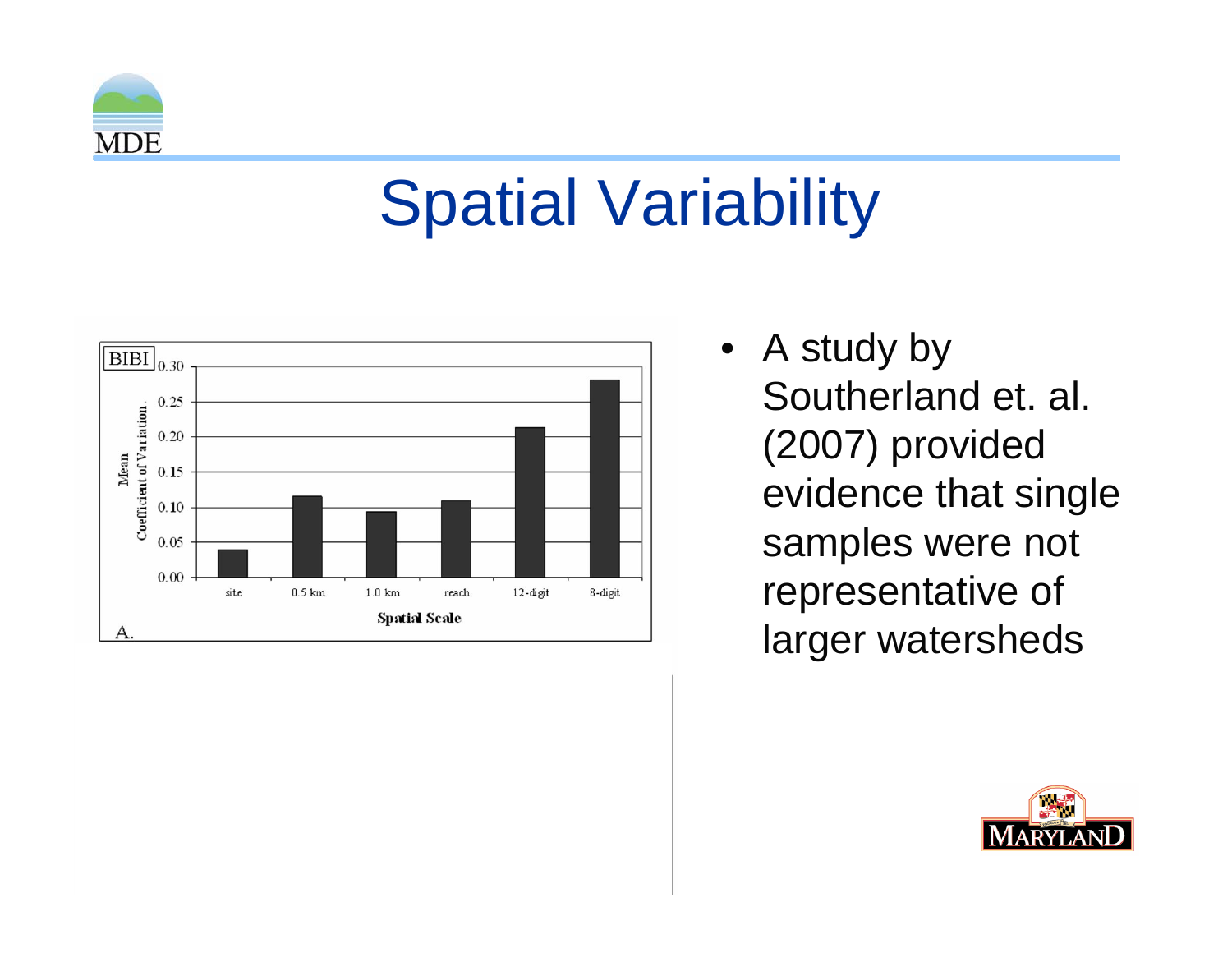

### **Spatial Variability** Watershed Heterogeneity

- • Assessed using the distribution of landscape clusters (groups of similar landscape conditions)
	- –land use
	- land use change
	- –soil erodibility
	- Slope
	- –precipitation
- •Nine distinct cluster types
- • Compared to distribution of R1/R2 MBSS sites
- • At roughly 10 sites, on average there is 85% similarity





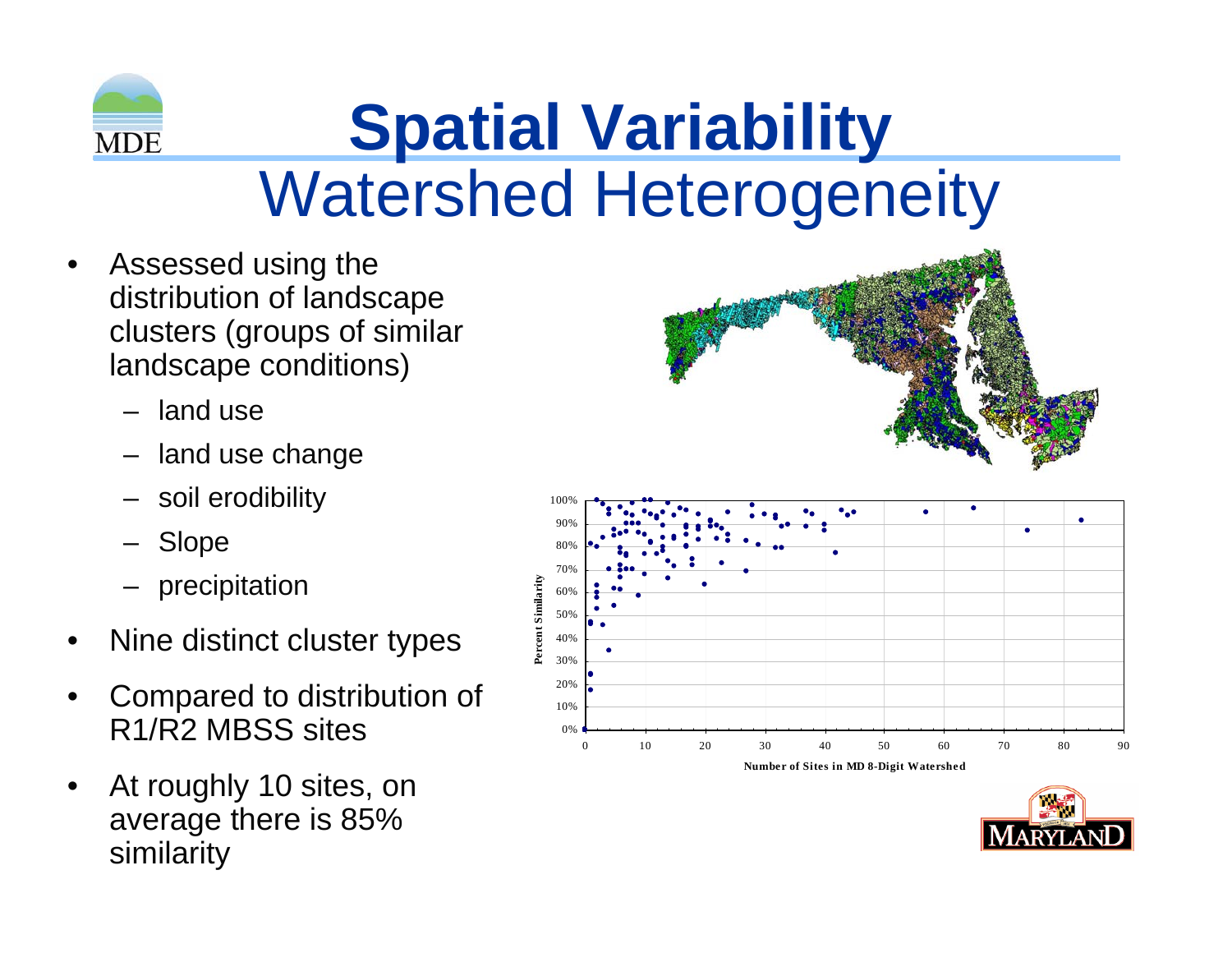

### Temporal Variability

- IBI values can vary in time due to climatic and other natural factors
- MDE defines a degraded site as having an average annual IBI<3.0
- Since MBSS generally samples a site one time, what is minimum detectable limit for determining a site degraded when using one sample?
- MDE used information from sentinel sites for analysis

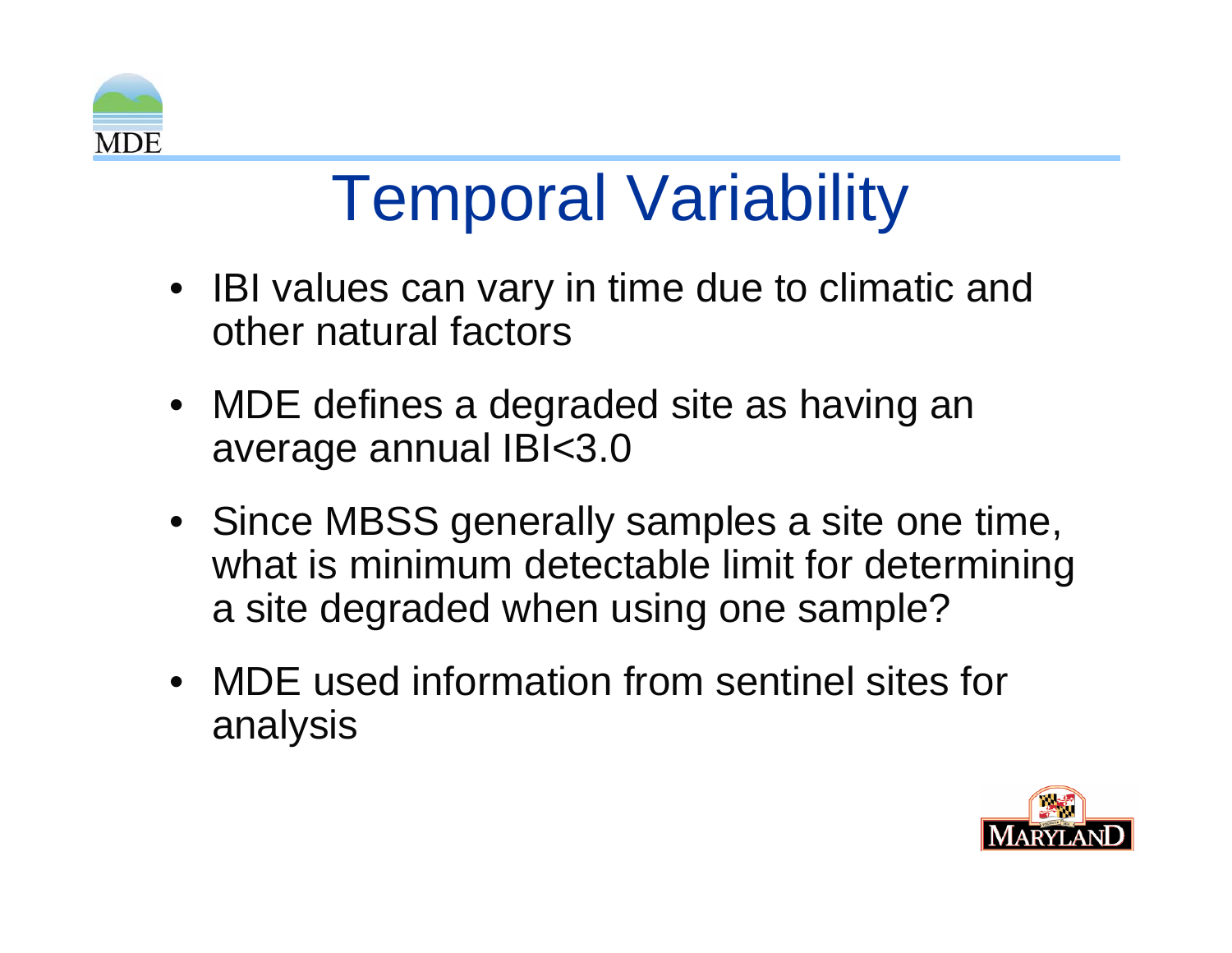

# Temporal Variability

 $\bullet$  Determine minimum detectible difference when using a single value in time (assume variation based on 5 years of data at sentinel sites)



•Assuming an average site IBI of 3.0 as passing and using the lower 10<sup>th</sup> percentile of normal distribution, a site with one sample in time is degraded if :

–BIBI<2.65, (cv=9%, n=17) –FIBI<2.50, (cv=13%, n=15)

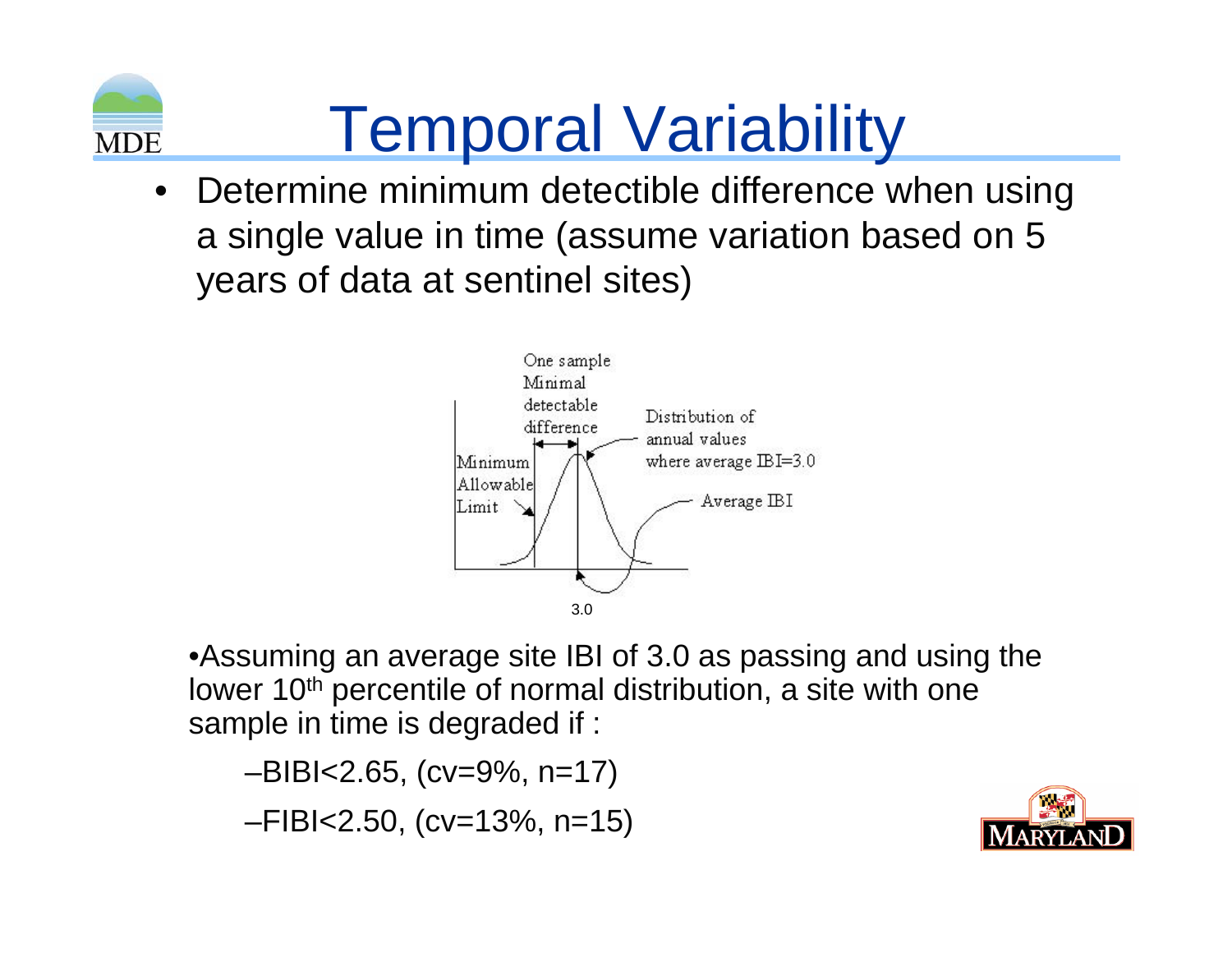

- $\bullet$  Null Hypothesis: The percentage of degraded sites in the study watershed are similar to the population of degraded sites within a reference watershed.
- Uses 90% one-sided exact binomial confidence intervals.
- Classification of pass must have a precision <25%. If precision is >25% then watershed cannot be assessed as healthy or degraded.

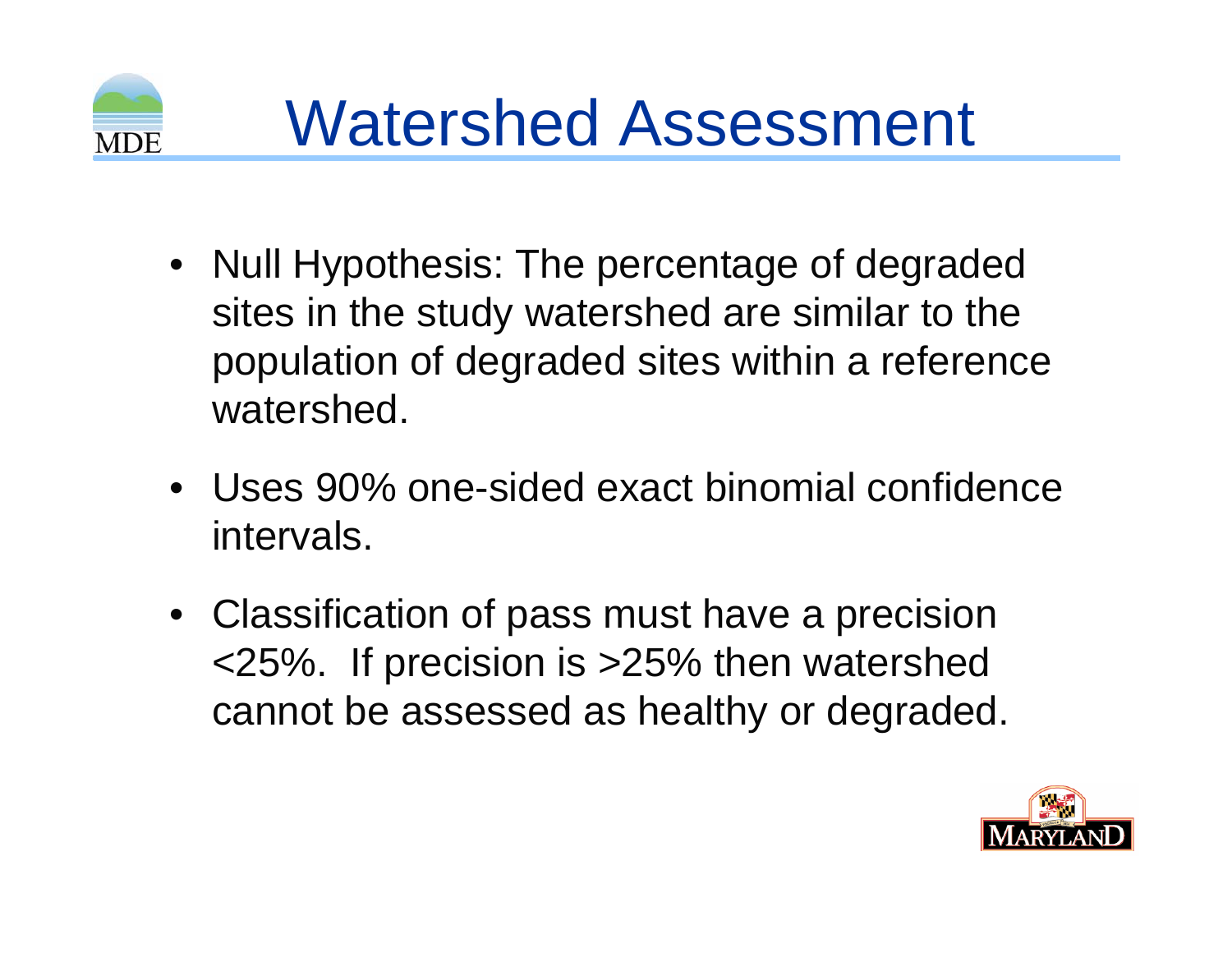

## Watershed Assessment

|                     | Maximum                | Minimum                   |  |  |  |
|---------------------|------------------------|---------------------------|--|--|--|
|                     | Number of<br>Number of |                           |  |  |  |
|                     | Degraded<br>Degraded   |                           |  |  |  |
|                     | Samples in             | Samples in                |  |  |  |
| <b>Total Number</b> | Assessment Unit        | Assessment                |  |  |  |
| of Random           | to be Classified       | Unit to be                |  |  |  |
| Sites in            | as Pass                | <b>Classified as Fail</b> |  |  |  |
| Assessment          |                        |                           |  |  |  |
| Unit                | (Category 2)           | (Category 5)              |  |  |  |
| $\leq 7$            | (c)                    | 3(d)                      |  |  |  |
| $8 - 11$            | $\overline{2}$         | 3                         |  |  |  |
| $12 - 18$           | 3                      | $\overline{4}$            |  |  |  |
| 19-25               | 4                      | 5                         |  |  |  |
| 26-32               | 5                      | 6                         |  |  |  |
| 33-40               | 6                      | 7                         |  |  |  |
| 41-47               | 7                      | 8                         |  |  |  |
| 48-55               | 8                      | 9                         |  |  |  |
| 56-63               | 9                      | 10                        |  |  |  |
| 64-71               | 10                     | 11                        |  |  |  |
| 72-79               | 11                     | 12                        |  |  |  |

Notes:

- • Using 90% one-sided exact binomial confidence intervals.
- • Classification of pass must have a precision <25%.
- c. If n<=7 and at least 6 samples are not degraded then watershed classified as Pass (Category 2).
- d. If n<=7 and 3 or more samples are degraded then watershed classified as Fail (Category 5).

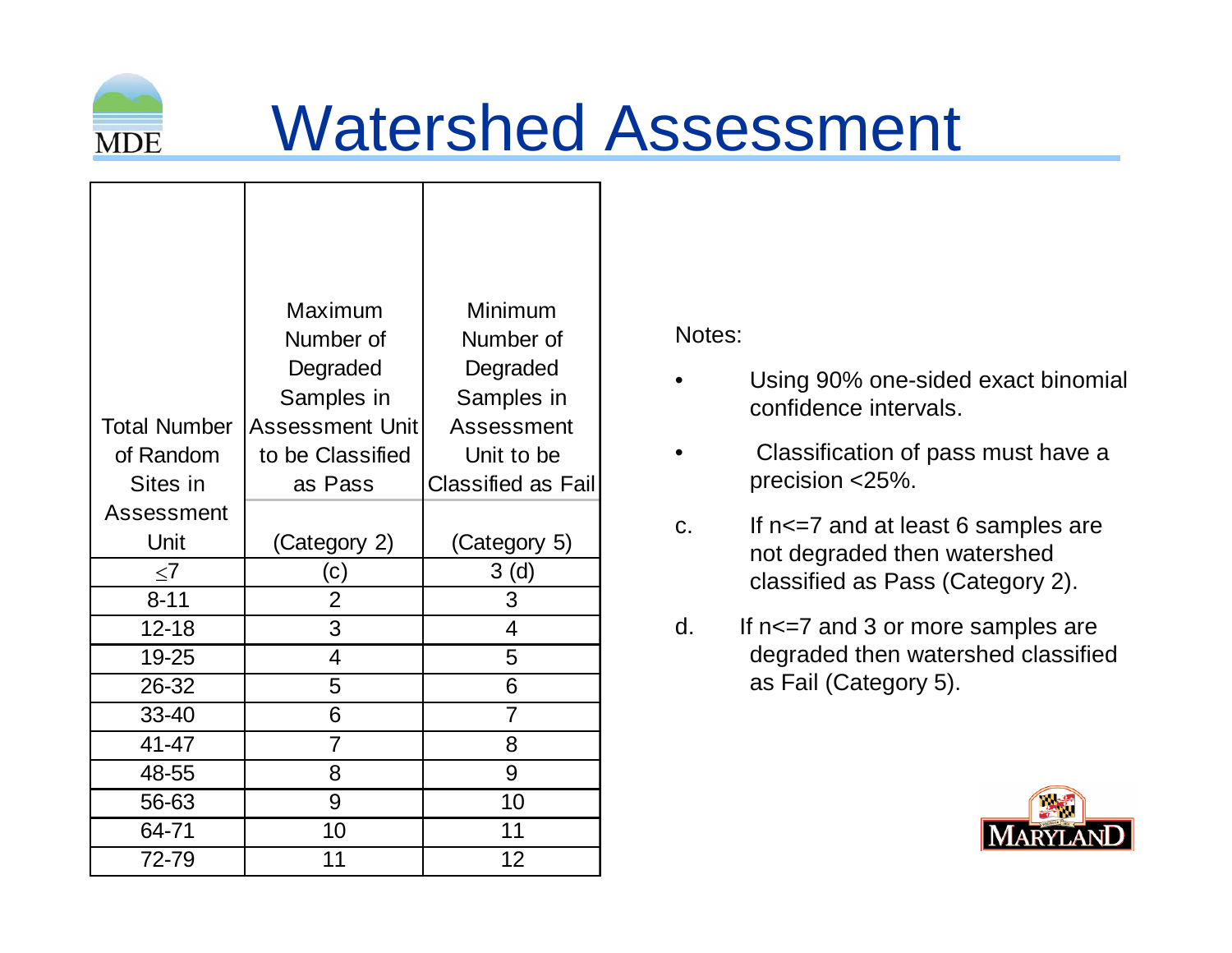

#### Similar to Reference Supports Use - Category 2

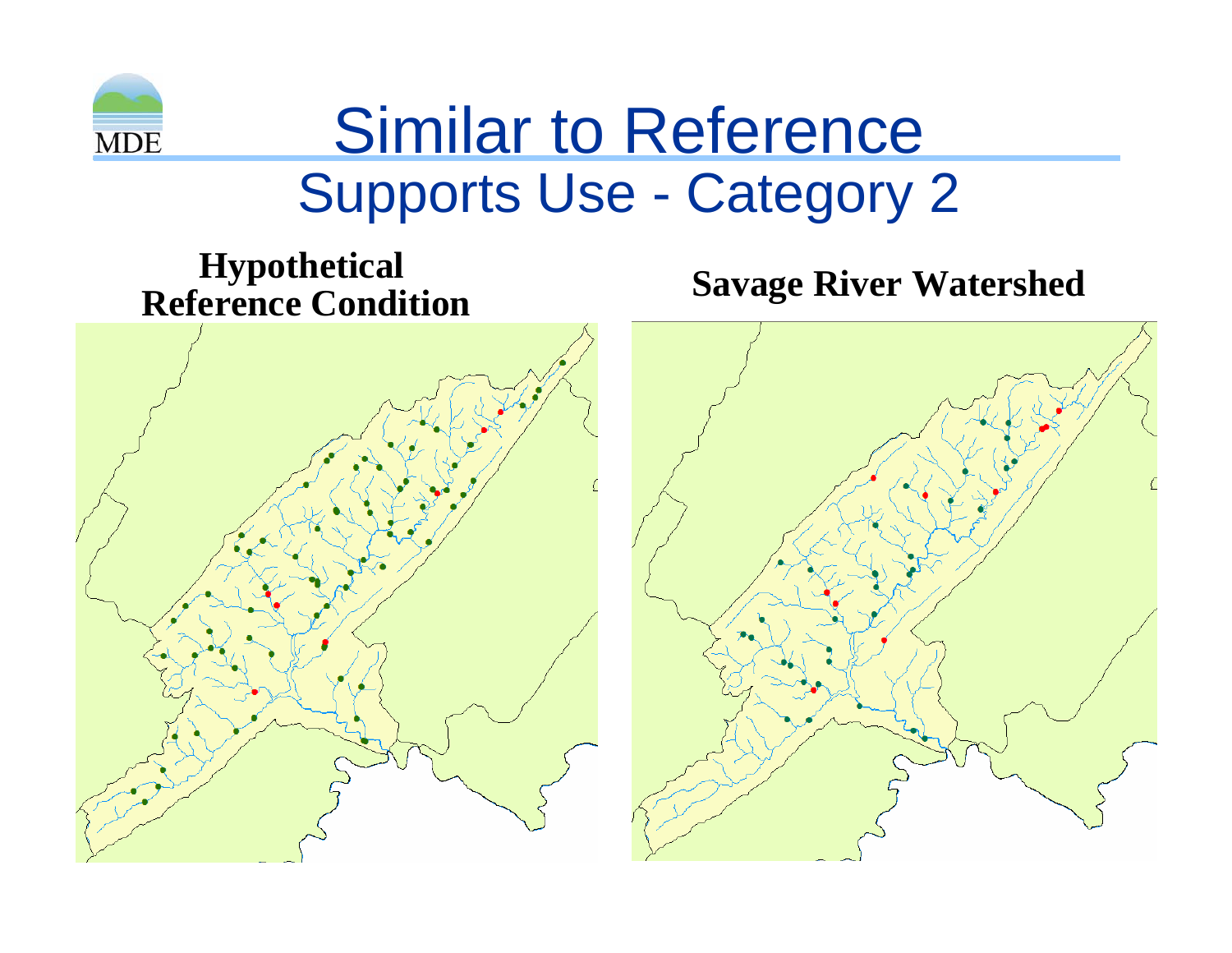

#### Different from Reference Fail – Category 5

**Hypothetical Reference Condition** **Upper Monocacy River Watershed**

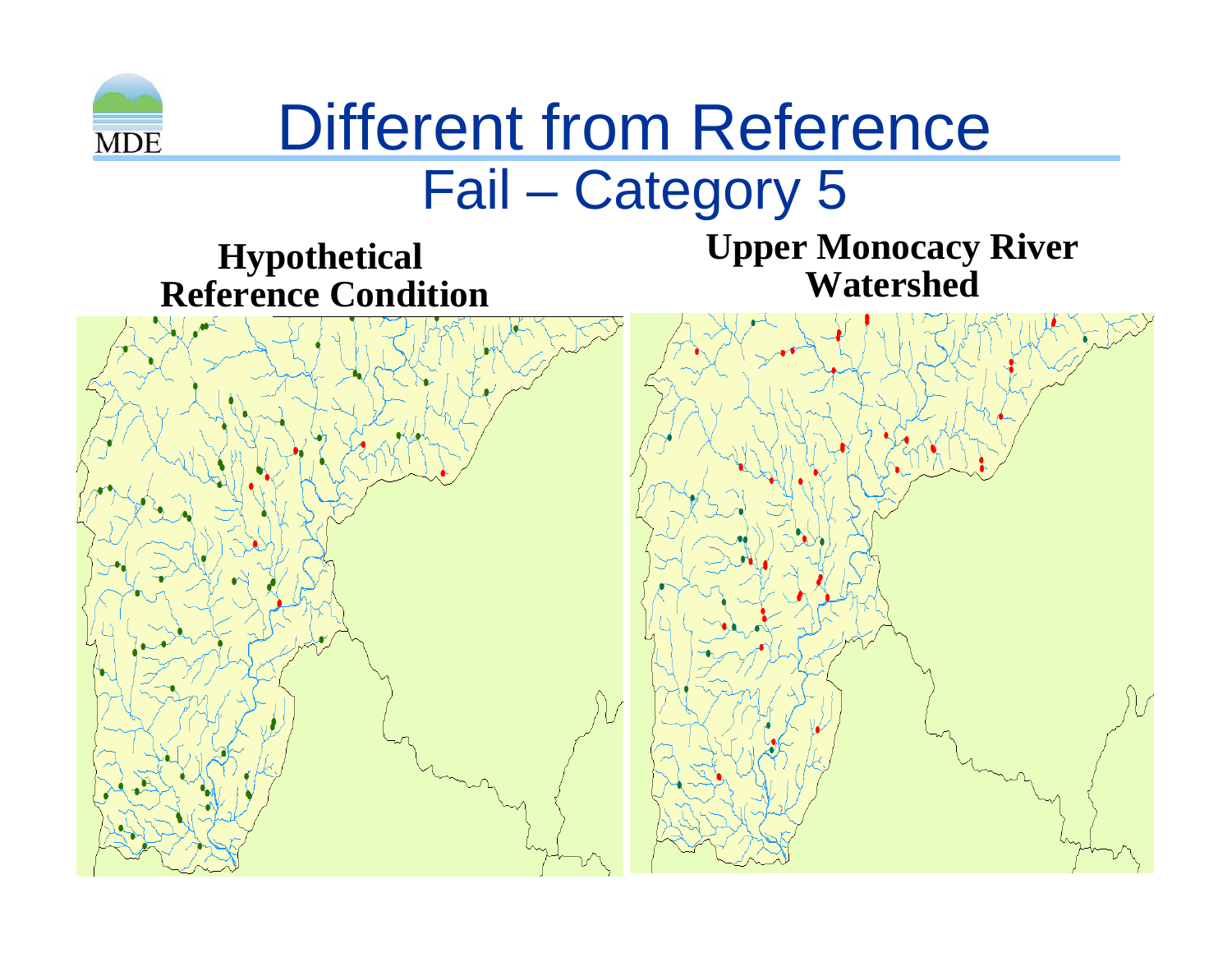



| <b>Integrated Report</b><br><b>Final Status</b> | Number of 8-digit<br><b>Watersheds</b> | <b>Stream Miles</b><br>(a) | % of Total<br><b>Stream</b><br><b>Miles</b><br>(a/9, 199) | <b>Stream</b><br>Miles with<br>For B-<br>IBK3<br><b>(b)</b> | $%$ of<br><b>Stream</b><br>For B-<br>IBK3<br>(b/a) | % of Total<br><b>Stream</b><br>Miles with Miles with<br>For B-<br>B <sub>3</sub><br>(b/9, 199) | <b>Integrated</b><br><b>Report of</b><br>Watershe<br>d Stream<br><b>Miles</b><br><b>Impaired</b><br>(c) | <b>Integrated</b><br>Report of<br>% of Total<br>Watershe<br>d Stream<br><b>Miles</b><br><b>Impaired</b><br>(c/9, 199) |
|-------------------------------------------------|----------------------------------------|----------------------------|-----------------------------------------------------------|-------------------------------------------------------------|----------------------------------------------------|------------------------------------------------------------------------------------------------|---------------------------------------------------------------------------------------------------------|-----------------------------------------------------------------------------------------------------------------------|
| Category 2                                      | 24                                     | 1,750                      | 19%                                                       | 234                                                         | 13%                                                | 3%                                                                                             | $\Omega$                                                                                                | $\overline{0}$                                                                                                        |
| Category 3<br>  (Inconclusive)                  | 19                                     | 488                        | $5\%$                                                     | 183                                                         | 37%                                                | 2%                                                                                             | <b>NA</b>                                                                                               | NA                                                                                                                    |
| Category 3 (No                                  |                                        |                            |                                                           |                                                             |                                                    |                                                                                                |                                                                                                         |                                                                                                                       |
| data)                                           | 25                                     | 148                        | $2\%$                                                     | $\Omega$                                                    |                                                    |                                                                                                | <b>NA</b>                                                                                               | <b>NA</b>                                                                                                             |
| Category 4 or 5                                 | 70                                     | 6,813                      | 74%                                                       | 3,494                                                       | 51%                                                | 38%                                                                                            | 3,494                                                                                                   | 38%                                                                                                                   |
| Total                                           | 138                                    | 9,199                      | 100%                                                      | 3,911                                                       | 43%                                                | 43%                                                                                            | 3,494                                                                                                   | 38%                                                                                                                   |

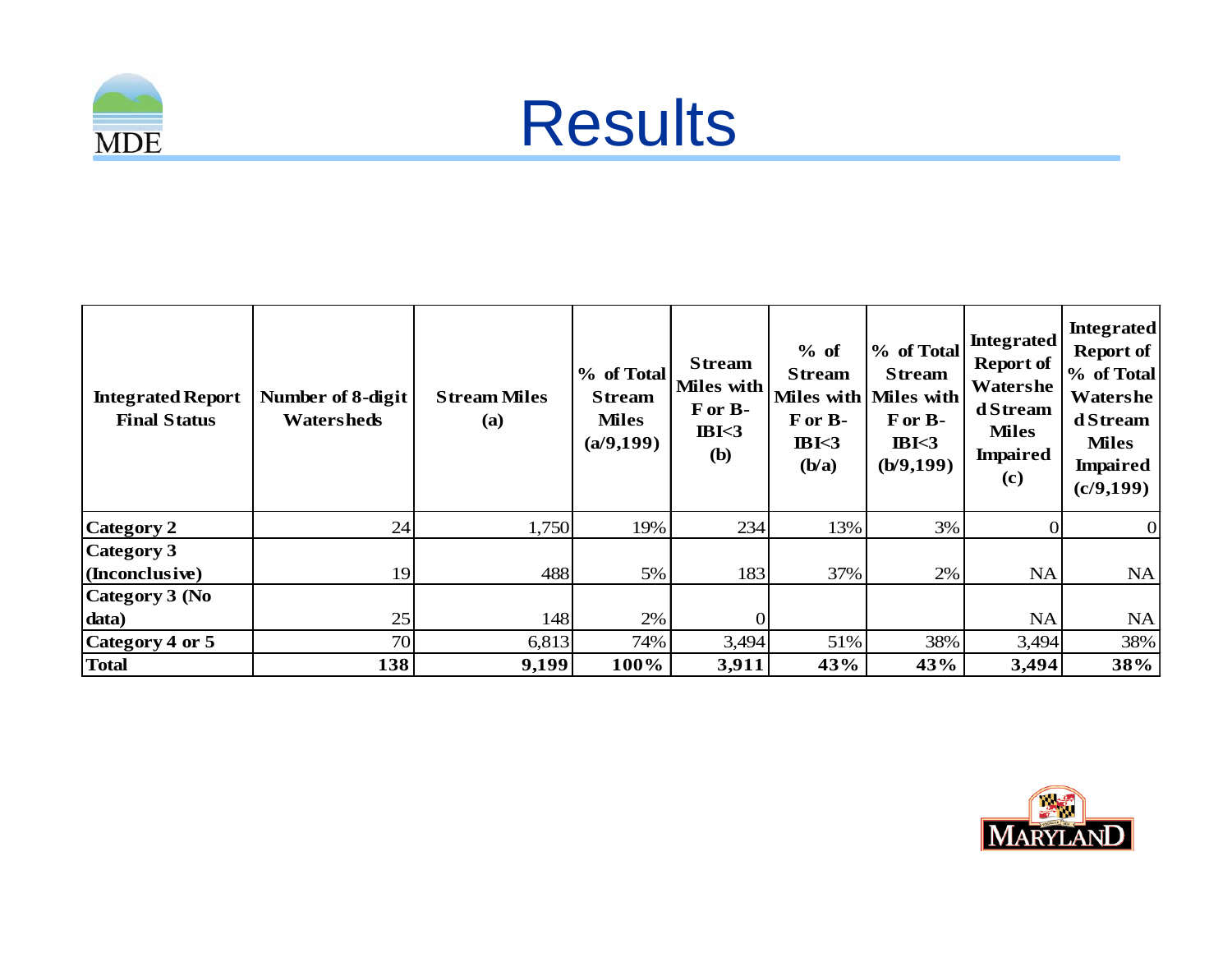

#### **Conclusions**

- This methodology provides a defensible and understandable method for assessing biological impact at the watershed scale using a probabilistic survey design.
- By being able to report the % of stream miles impaired (within a watershed) rather than give a binary response it will allow us to show incremental progress towards achieving water quality
- $\bullet~$  In addition, it allows us to report the % of stream miles attaining for protection purposes